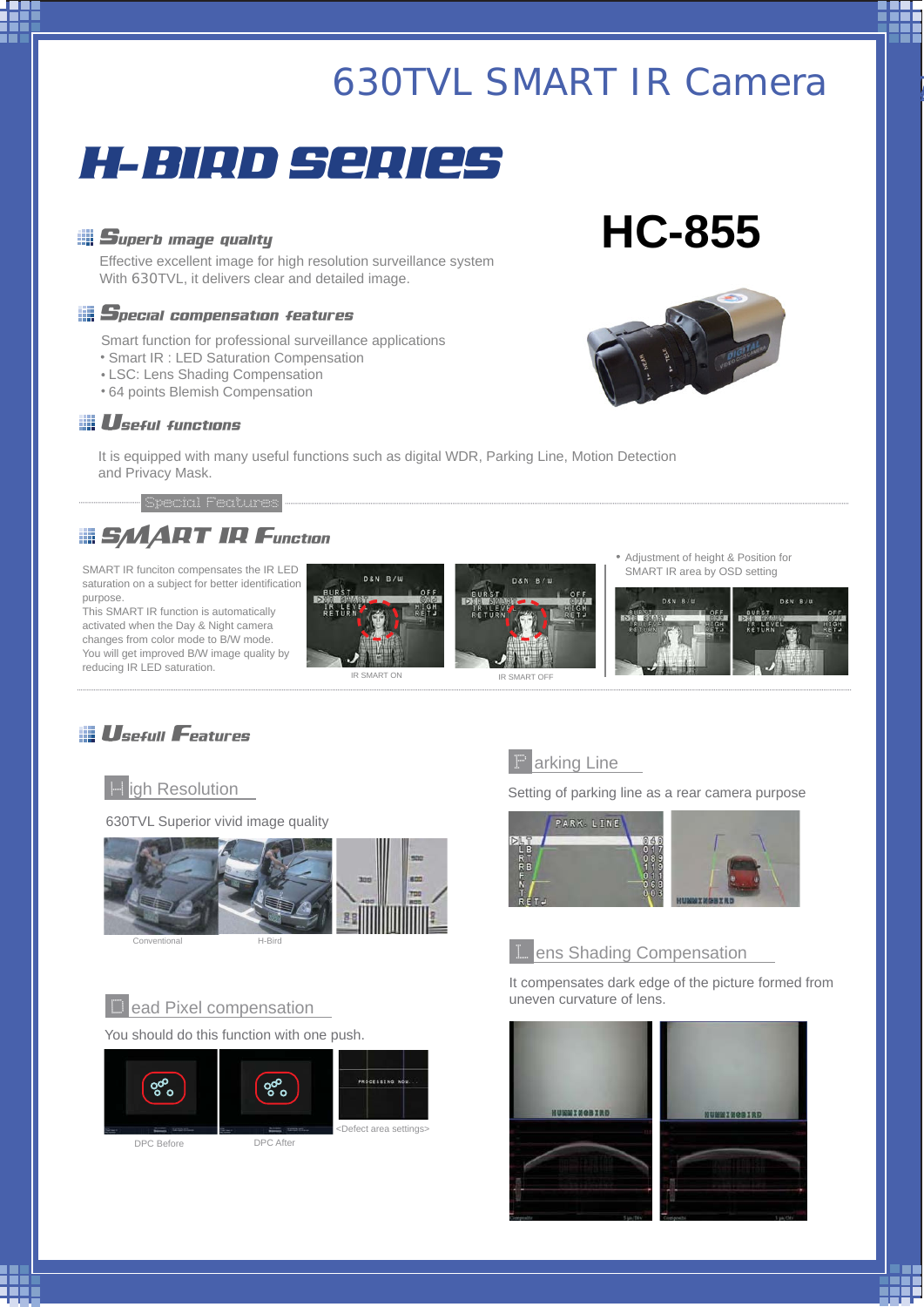# *630TVL SMART IR Camera*

# *Usefull Features*



## *Specification*

| <b>ITEM</b>                                       |                                 | <b>NTSC</b>                                                     |               | PAL                                            |               |  |  |  |
|---------------------------------------------------|---------------------------------|-----------------------------------------------------------------|---------------|------------------------------------------------|---------------|--|--|--|
| <b>Power Source</b>                               |                                 |                                                                 | <b>DC 12V</b> |                                                | <b>DC 12V</b> |  |  |  |
| C<br>C<br>D<br>sync<br>E<br>E<br>C<br>R<br>C<br>A | <b>Total Pixels</b>             | 811(H) x 508(V)                                                 |               | 795(H) x 596(V)                                |               |  |  |  |
|                                                   | <b>Effective Pixels</b>         | 768(H) x 494(V)                                                 |               | 752(H) x 582(V)                                |               |  |  |  |
|                                                   | <b>Size</b>                     | SONY 1/3" Super HAD II High Sensitivity Color CCD               |               |                                                |               |  |  |  |
|                                                   | <b>Scanning System</b>          | 2:1 Interlace                                                   |               |                                                |               |  |  |  |
|                                                   | Synchronisation                 | <b>INT</b>                                                      |               |                                                |               |  |  |  |
|                                                   | Frequency                       | Horizontal: 15.734 KHz Vertical:59.94 Hz                        |               | Horizontal: 15.625 KHz Vertical: 50.00 Hz      |               |  |  |  |
|                                                   | Resolution                      | More than 630 TV Lines(Color) / 700TVL (B/W)                    |               |                                                |               |  |  |  |
|                                                   | <b>Video Output</b>             | 1.0Vp-p/75 (Video 0.714Vp-p Sync 0.286Vp-p)                     |               | PAL: 1.0Vp-p/75 (Video 0.7 Vp-p Sync 0.3 Vp-p) |               |  |  |  |
|                                                   | S/N (Y signal)                  | 50dB (AGC Off)                                                  |               |                                                |               |  |  |  |
|                                                   | Min. Illumination               | 0.15 Lux 40 IRE (F.1.2)@Color / 0.01Lux@B/W / 0 Lux with IR-LED |               |                                                |               |  |  |  |
|                                                   | Color                           | COLOR / AUTO / BW                                               |               |                                                |               |  |  |  |
|                                                   | <b>White Balance</b>            | ATW 1 / ATW2 / AWC / MANUAL (2,300 ~ 11,000)                    |               |                                                |               |  |  |  |
|                                                   | <b>Electronic Shutter Speed</b> | AUTO/MANUAL(1/60~1/100,000)                                     |               | AUTO / MANUAL(1/50~1/100,000)                  |               |  |  |  |
|                                                   | O.S.D                           | Built-in                                                        |               |                                                |               |  |  |  |
|                                                   | <b>Motion Detection</b>         | ON / OFF (64 Programmable Zones)                                |               |                                                |               |  |  |  |
|                                                   | <b>BLC</b>                      | ON / OFF (64 Programmable Zones)                                |               |                                                |               |  |  |  |
|                                                   | Mirror                          | Built-in (Horizontal Image Inversion)                           |               |                                                |               |  |  |  |
|                                                   | <b>Privacy Function</b>         | ON / OFF (4 Programmable Zones)                                 |               |                                                |               |  |  |  |
|                                                   | <b>Iris Control</b>             | DC / VIDEO                                                      |               |                                                |               |  |  |  |
| <b>Operating Temperature / Humidity</b>           |                                 | $-10^{\circ}$ C ~ $+50^{\circ}$ C / 30~90% RH                   |               |                                                |               |  |  |  |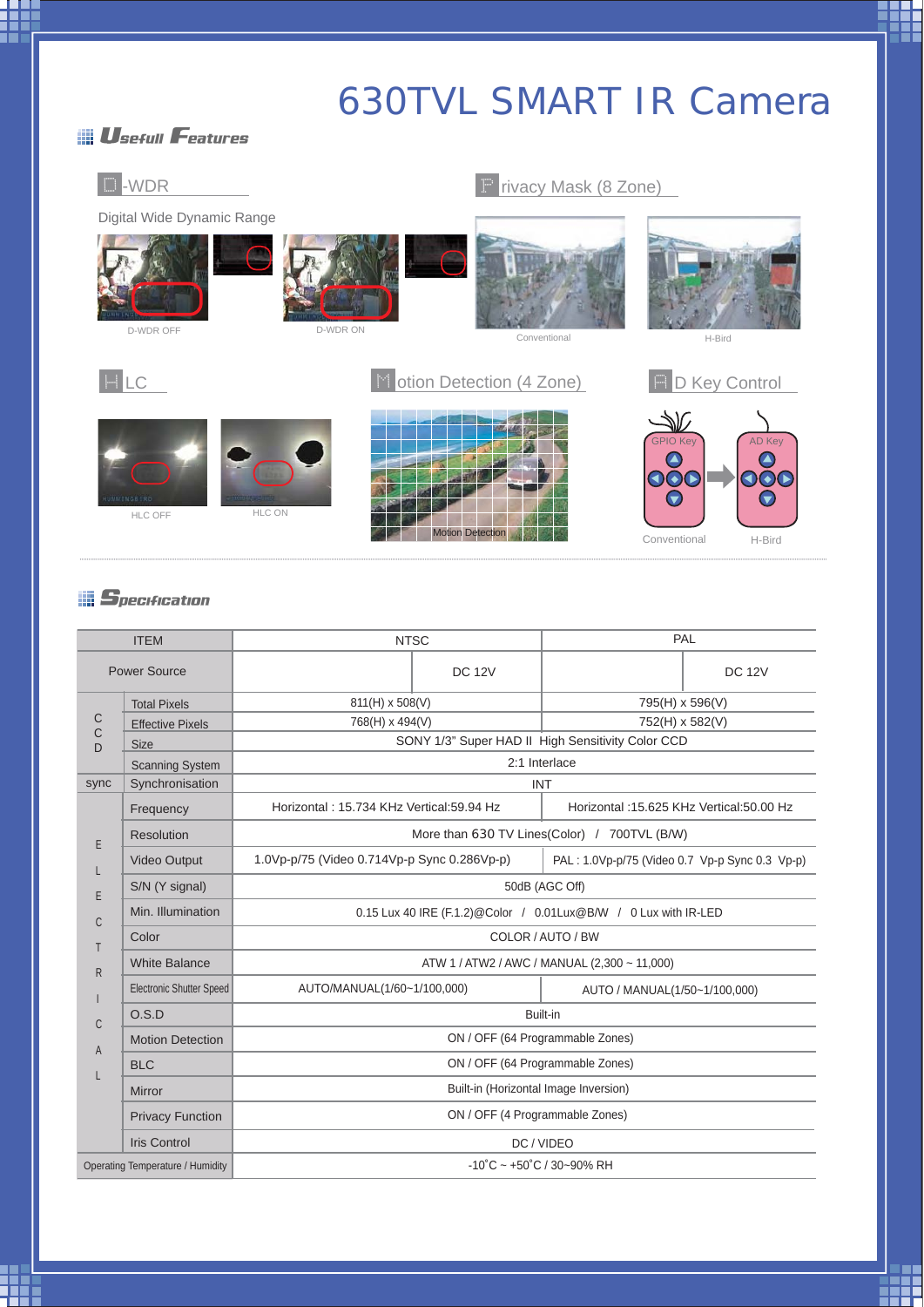

|                   | <b>Function menu Structure</b> |                                  |                                      | $\mathbf{3}$        | $\blacktriangleright$ DWDR :<br>- ON/OFF |
|-------------------|--------------------------------|----------------------------------|--------------------------------------|---------------------|------------------------------------------|
|                   |                                | <b>Function Menu</b>             |                                      |                     |                                          |
| <b>LENS</b>       | ■ DC                           |                                  |                                      |                     |                                          |
| <b>EXPOSURE</b>   | SHUTTER                        | <b>BRIGHTNESS</b>                | ■ AGC                                | <b>DWDR</b>         |                                          |
| <b>WHITE BAL.</b> | <b>ATW</b>                     | ATW2                             | $\blacksquare$ AWC $\rightarrow$ SET |                     |                                          |
|                   |                                | MANUAL (MANUAL, INDOOR, OUTDOOR) |                                      |                     |                                          |
| <b>BACKKIGHT</b>  | OFF <sub></sub>                | B <sub>EC</sub>                  | HLC                                  |                     |                                          |
| DAY&NIGHT         | COLOR                          | B/W                              | EXT                                  | $\blacksquare$ AUTO |                                          |
| <b>DPS</b>        | <b>START</b>                   |                                  |                                      |                     | <b>WHITE BAL.</b>                        |
|                   | CAM TITLE                      | <b>MOTION</b>                    | <b>PRIVACY</b>                       | PARK, LINE          | * Select o                               |
|                   | COMM ADJ.                      | LANGUAGE                         | ■ 언어설정                               | DEFECT              | $\blacktriangleright$ ATW1 : S           |
| <b>SPECIAL</b>    | <b>MAGE ADJ.</b>               | <b>OLENS SHAD.</b>               | • 2DNR                               | <b>MIRROR</b>       | $\blacktriangleright$ ATW2 : 8           |
|                   |                                | <b>• FONT COLOR</b>              | CONTRAST                             | <b>SHARPNESS</b>    | $\triangleright$ AWC->:                  |
|                   |                                | <b>ODISPLAY(CRT,LCD,USER)</b>    | <b>O</b> NEG. IMAGE                  |                     |                                          |
| <b>RESET</b>      | FACTORY                        |                                  |                                      |                     |                                          |
| <b>EXIT</b>       |                                |                                  |                                      |                     | MANUAL<br>.                              |

#### **How to set the Camera**

**Notes** 

All item with the ← , you can move to sub menu pressing SET button. ⊙ An item with the - - -, icon is unavailable due to function settings

- - of the local lighting clashes with carmera and the content of the local lighting clashes with carmera and the content of the local structure in the structure of the local lighting clashes with carmera and the content of th
- Auto: Automatically changes by brightness of enviromente
- $\triangleright$  BRIGHTNESS : The range of brightness control is between 0 and 100.
- AGC: You can adjust it Low, Middle and High level.
	- The higher the gain level, the brighter the screen but the higher the noise



**Dimension**

OFF ON